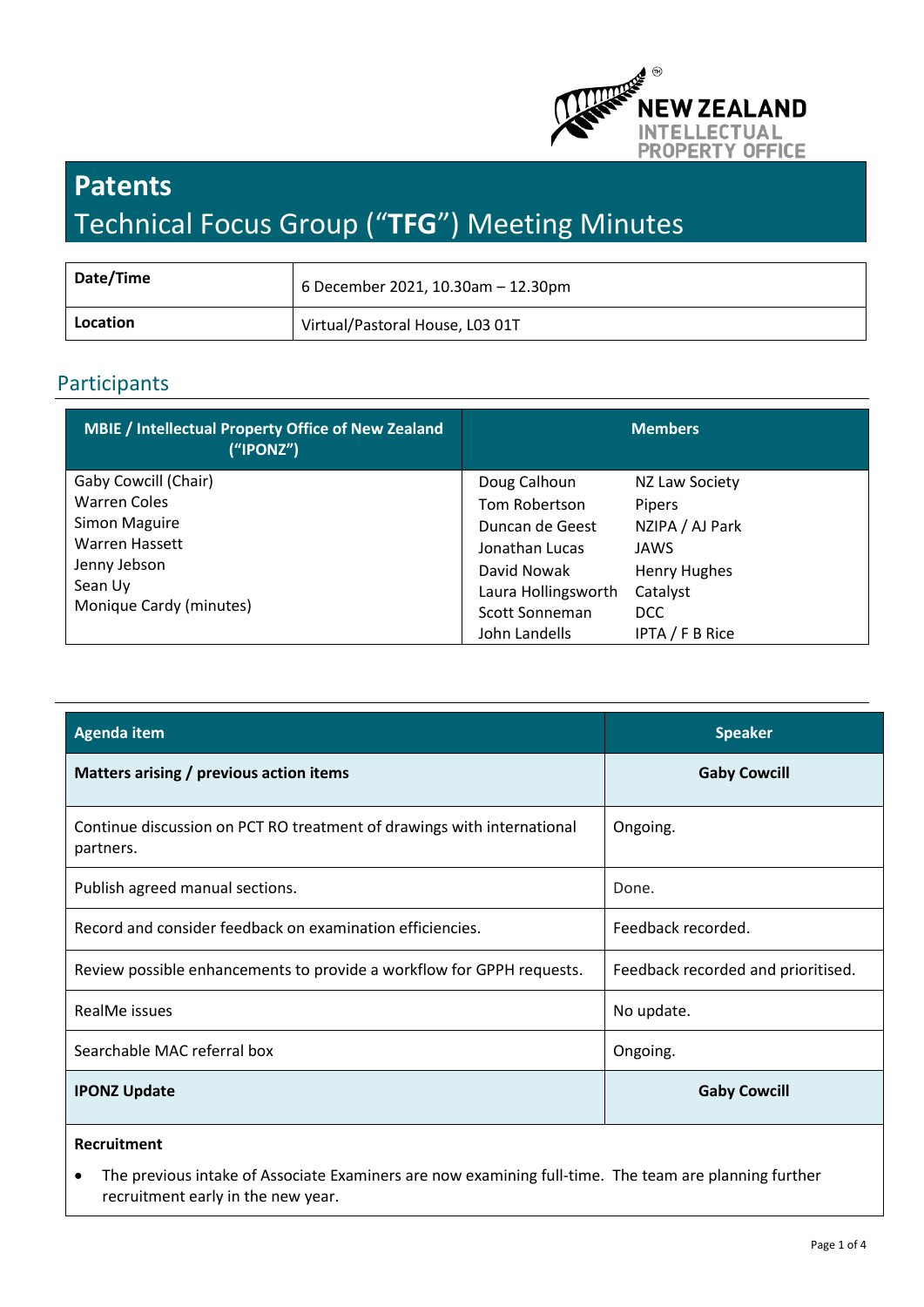

• There have been some resignations, this has impacted our ability to train new examiners and get through work.

# **Pendency**

- Pendency time was [recently updated on the IPONZ website.](https://www.iponz.govt.nz/support/timeframes/) The IPONZ Year in Review will contain additional statistics; additionally, Sean will discuss related matters later in the meeting.
- Duncan queried work outputs in the Science teams, in respect of issuing of first examination reports. Gaby confirmed that the team are tracking first examination output. All teams had been experiencing an increase in subsequent examinations over the past few months, and some resources have been diverted to Covid response teams elsewhere in the Ministry.
- John reiterated concerns in relation to the increasing examination pendency, in combination with the 5-year deadline to request examination and strict legislative settings for divisionals. Gaby confirmed that pendency should not affect examination requests for PCT National phase entries, and that the team continues to streamline processes where possible in addition to further recruitment being planned.

#### **1953 Act update**

- There were 380 cases as of 3 December 2021.
- The increase in resources to examine Biotech cases under the 1953 Act has been successful, and there has been some progress on issuing reports on some of the older cases. However, this work has to be balanced with the 2013 Act deadlines and timeliness of responses.

| Update from MBIE Policy Team<br><b>Warren Hassett</b> |  |
|-------------------------------------------------------|--|
|-------------------------------------------------------|--|

#### **IP Laws Amendment Bill**

• A draft has been received from Parliamentary Counsel Office. Comments on this have been provided by MBIE which will be included in the second draft, however, due to resource constraints an exposure draft is not expected to be available before the second quarter of 2022.

#### **PVR Act & regulations**

• The draft regulations went to Cabinet at the end of November. The exposure draft is expected early next year.

| <b>Stakeholder Engagement Update</b> | Sean Uy |
|--------------------------------------|---------|
|--------------------------------------|---------|

- IPONZ are looking to refresh the information included in the Facts and Figures page of the IPONZ website and sought feedback on what additional information would be useful.
- Currently, the team were considering including: filing volumes; backlogs and pendency times; anticipated milestones; legislative and services changes such as tentative consultation dates etc; dates of proposed events/meetings.
- Doug mentioned it would be useful to have number of cases awaiting a hearing, and number of cases referred to the MAC.
- David noted that a means of notifying and tracking system issues would be beneficial, following a recent issue where abandonment notices were issued in error on both patent and trade mark cases. Whilst a discussion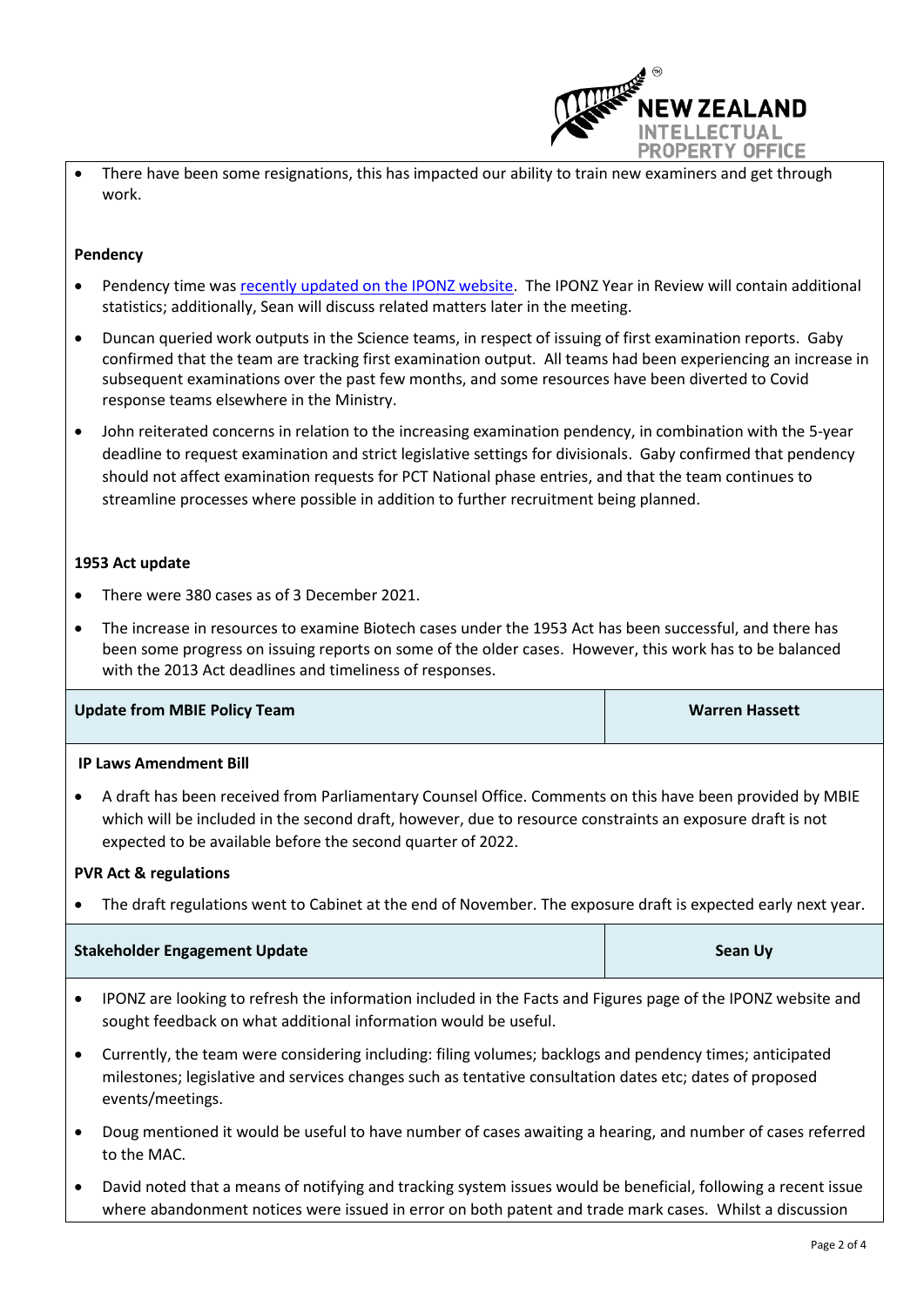

had been received for most cases, this was a few weeks after the initial error. A notification specific to firms or affected cases would be helpful to know what action, if any, is required of attorneys and applicants at these times.

- IPONZ confirmed it had determined that a large-scale response was not required for this instance, as the majority of cases had already received a notification. However, the team will record this feedback and acknowledged this is an area to improve on in future.
- Members were invited to contact Gaby or the Stakeholder team with any additional suggestions.

# **Draft guidelines for review and discussion**

- **Section 67** Section 67 Section 67 Section 67 Section 67 Section 67 Section 67 Section 67 Section 67 Section 67
- Changes have been made to the guideline to incorporate the feedback from previous TFG meeting.
- One additional change has been made, which makes practice consistent between substantive and nonsubstantive amendments. Overall, time will not be reduced from any previously set deadline when an early response is filed.
- The meeting made some suggestions to improve clarity.
- There was some discussion on quantifying 'repeated' non-substantive responses. IPONZ is reluctant to set a specific number of responses and noted it would only apply to a very small number of cases where no progress is being made.
- Reference to 'exceptional circumstances' and taking all 'reasonable' and 'prudent' steps in final paragraph was also discussed. IPONZ will review and update this in line with *Merial Inc v Intervet International B.V.* [2017] NZHC 2918. The guidelines were otherwise generally agreed.

| Regulation 38 - 44 Change Agents | Jenny Jebson |
|----------------------------------|--------------|
|                                  |              |

- Members welcomed formalising the change in practice around authorisations of agent, which had been a helpful timesaver for the profession.
- Members provided feedback on some paragraphs where the meaning could be clearer.
- There was some discussion on IPONZ's proposed practice around general authorisations, which may be useful when transferring large portfolios. IPONZ confirmed that the numbers for the specific cases are required, as outlined in regulation 40, however these could be provided on a separate document along with a general authorisation.

| Sections 129 and 165 Ownership changes                                                             | Jenny Jebson |
|----------------------------------------------------------------------------------------------------|--------------|
| Members provided feedback on some paragraphs where the meaning could be clearer, in particular the |              |

- requirements for deeds, amalgamations and mergers (which can be executed outside New Zealand).
- The meeting agreed that it seemed logical to have these detailed documents as manual sections, with links to the Maintain a Patent page where appropriate.

| <b>Regulation 82 and Oracle</b> |
|---------------------------------|
|---------------------------------|

**Regulation 82 and Oracle Jonathan Lucas**